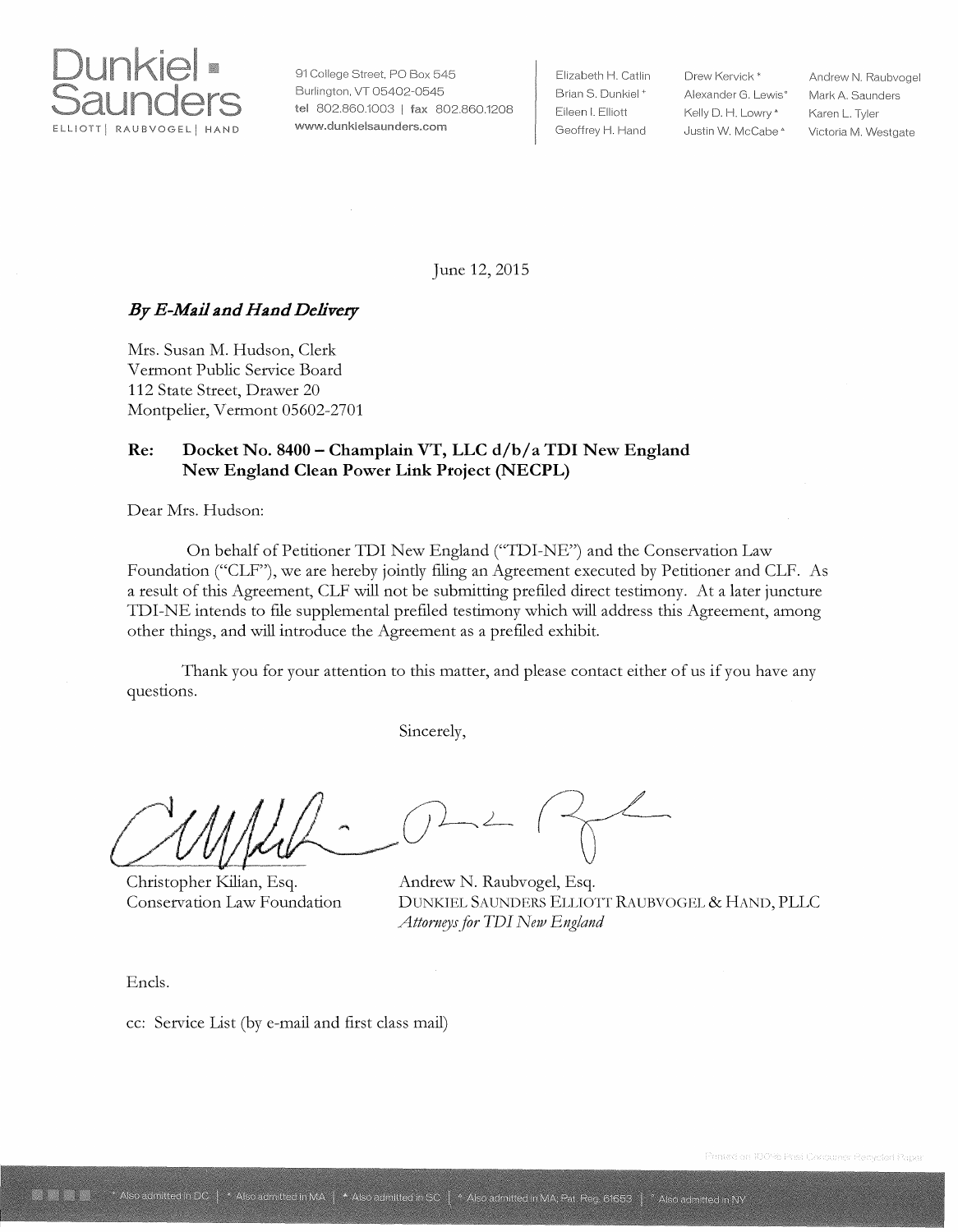## **STATE OF VERMONT PUBLIC SERVICE BOARD**

Petition of Champlain VT, LLC d/b/a TDI New England for a Certificate of Public Good, pursuant to 30 V.S.A. §248, ) authorizing the installation and operation of a high voltage ) direct current (HVDC) underwater and underground electric ) transmission line with a capacity of  $1,000$  MW, a converter  $\qquad$ ) station, and other associated facilities, to be located in Lake ) Champlain and in the Counties of Grand Isle, Chittenden, Addison, Rutland, and Windsor, Vermont, and to be known ) as the New England Clean Power Link Project ("NECPL") )

Docket No. 8400

### **CERTIFICATE OF SERVICE**

I, Lucia White, certify that on June 12, 2015, I forwarded copies ofTDI New England's

*Agreement between Champlain VT, LLC and the Conservation Law \_I'ioundation* to the service list below in

the format and by the delivery method noted:

#### **By Hand Delivery and E-Mail:**

Mrs. Susan Hudson, Clerk Vermont Public Service Board 112 State Street, Drawer 20 Montpelier, VT 05620-2701 psb.clerk@state.vt.us

#### **By First Class Mail and E-Mail:**

Sheila Grace, Esq. Jeanne Elias, Esq. Vermont Department of Public Service 112 State Street, Drawer 20 Montpelier, VT 05620-2601 sheila.grace@state.vt.us jeanne.elias@state.vt.us

Toni Clithero, Esq. Vermont Agency of Transportation 1 National Life Drive Montpelier, VT 05663-5001 toni.clithero@state.vt.us

Donald Einhorn, Esq. Elizabeth B. McDonald, Esq. Vermont Agency of Natural Resources 1 National Life Drive, Davis 2 Montpelier, VT 05620-3901 donald.einhorn@state.vt.us  $elizableth.medonald@state.vt.us$ 

Dale E. Azaria, Esq. John W. Kessler, Esq. Vermont Division for Historic Preservation 1 National Life Drive, Davis,  $6<sup>th</sup>$  Floor Montpelier, VT 05620-0501 dale.azaria@state.vt.us john.kessler@state.vt.us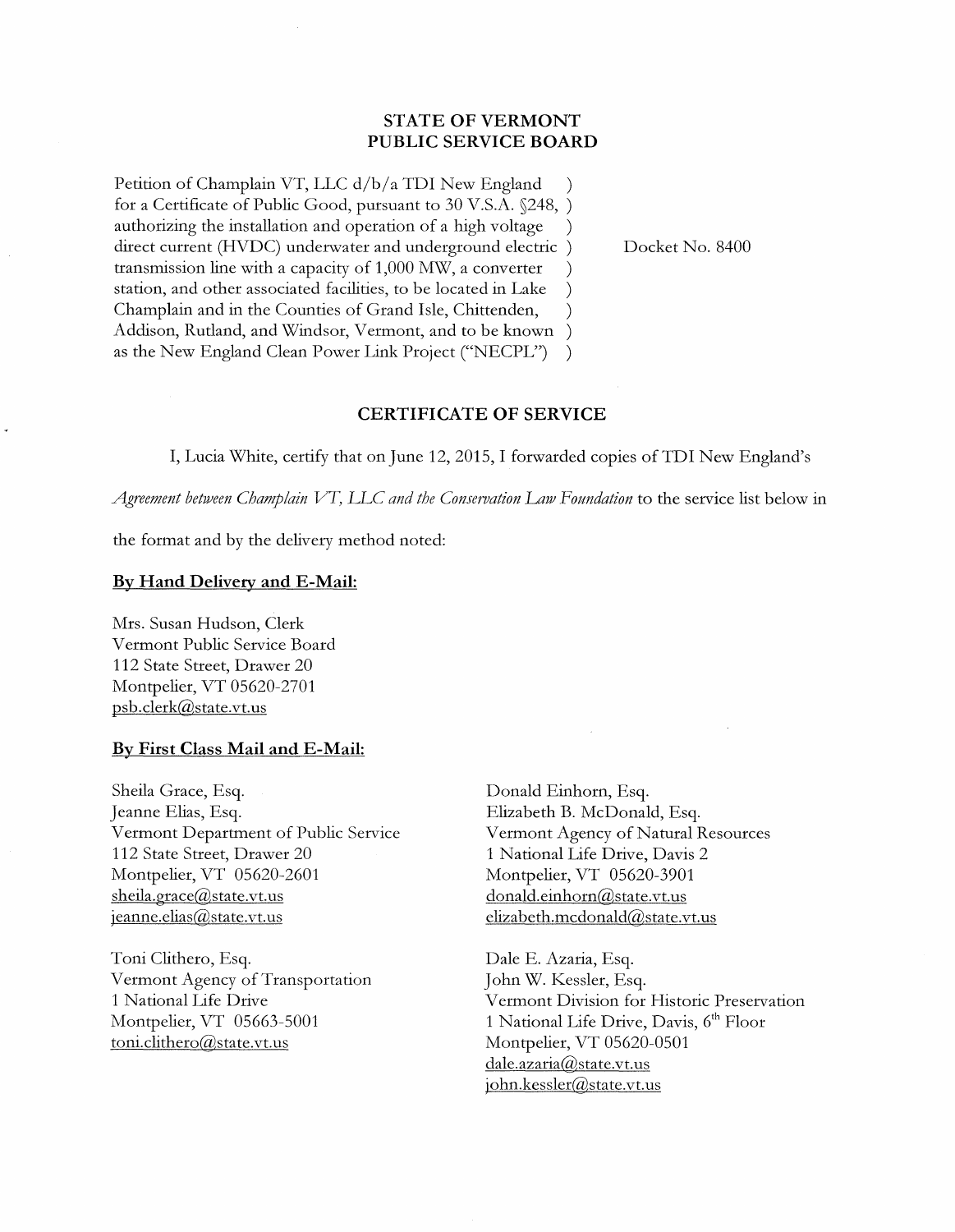Sandra Levine, Esq. Conservation Law Foundation 15 East State Street, Suite 4 Montpelier, VT 05602 SLevine@clf.org

S. Mark Sciarrotta, Esq. Vermont Electric Power Company, Inc. and Vermont Transco, LLC 388 Pinnacle Ridge Road Rutland, VT 05701 msciarrotta@velco.com

Richard H. Saudek, Esq. Town of Benson Diamond & Robinson, PC 15 East State Street, Suite 201 Montpelier, VT 05601 rhs@diamond-robinson.com

Kevin E. Brown, Esq. Town of Rutland Langrock Sperry & Wool, LLC **111** S. Pleasant Street P.O. Drawer 351 Middlebury, VT 05753-0351 kbrown@langrock.com

Adam G. Lougee, Esq. Addison County Regional Planning Com'n 4 Seminary Street Middlebury, VT 05753 alougee@acrpc.org

Herbert A. Durfee, III, Town Manager Town of Fair Haven 3 North Park Place Fair Haven, VT 05743 fhmanager@comcast.net

Taylor Newton Northwest Regional Planning Com'n 75 Fairfield Street St. Albans, VT 05478 tnewton@nrpcvt.com

Thomas Kennedy, Executive Director Jason Rasmussen Southern Windsor County Reg'l Planning Com'n Ascutney Professional Building, Route 5 P.O. Box 320 Ascutney, VT 05030 tkennedy@swcrpc.org jrasmussen@swcrpc.org

Sandi Switzer, Town Administrator Town of Wallingford 75 School Street Wallingford, VT 05773 selectboard@wallingfordvt.com

Charlie Baker, Executive Director Chittenden County Regional Planning Com'n 110 West Canal Street, Suite 202 Winooski, VT 05404 cbaker@ccrpcvt.org

William F. Ellis, Esq. Burlington Electric Department McNeil, Leddy & Sheahan, P.C. 271 South Union Street Burlington, VT 05401 wellis@mcneilvt.com

Carolyn Browne Anderson, Esq. Green Mountain Power Corporation 2152 Post Road Rutland, VT 05701 carolyn.anderson@greenmountainpower.com

Sharon Combes-Farr and Bruce Farr 934 East Lake Road Ludlow, VT 05149 sharon.combesfarr@gmail.com

William and Ruth Combes c/ o Sharon Combes-Farr and Bruce Farr 934 East Lake Road Ludlow, VT 05149 billcfi@tds.net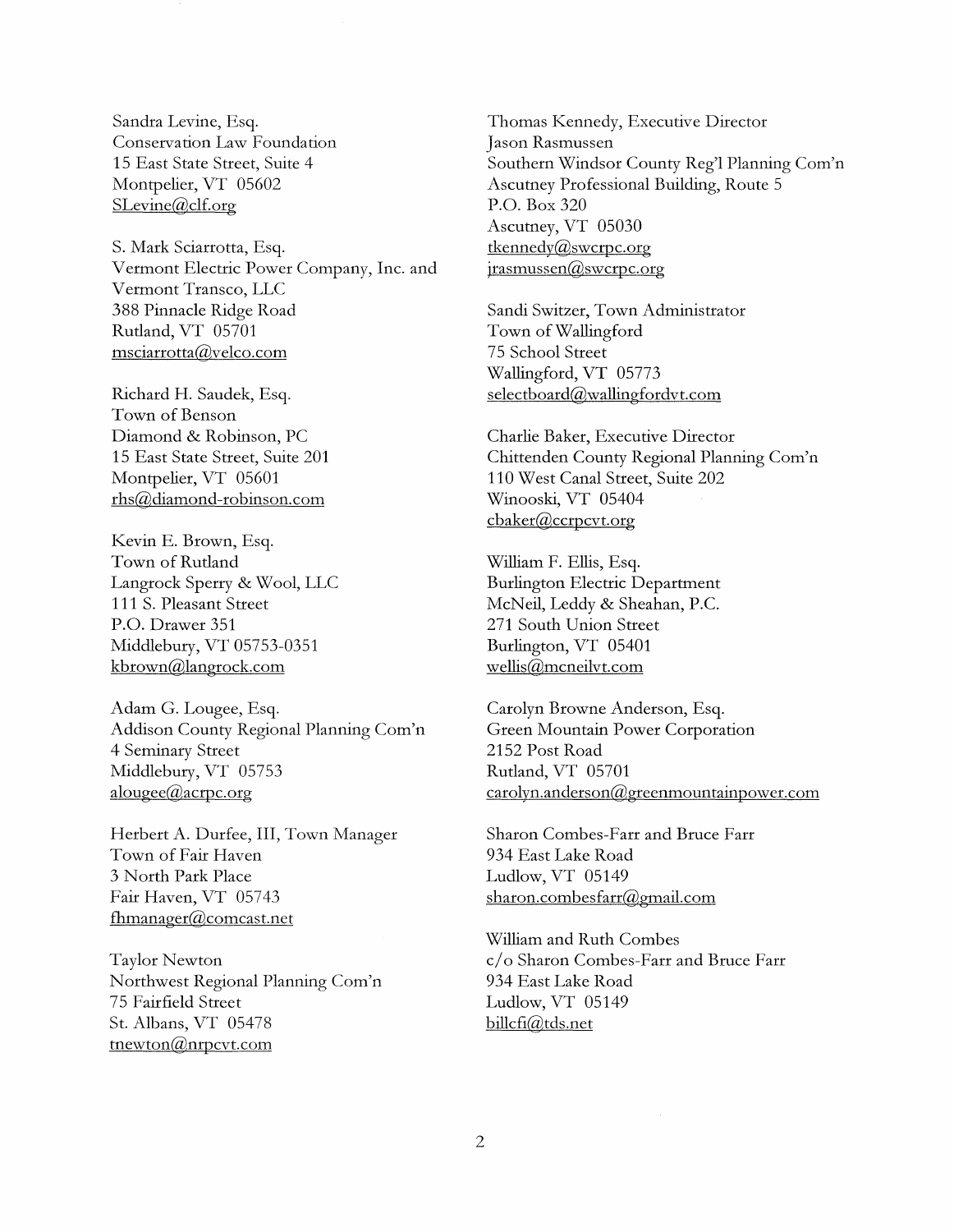Dated at Burlington, Vermont this 12<sup>th</sup> day of June, 2015.

raauhite By Lucia White

Paralegal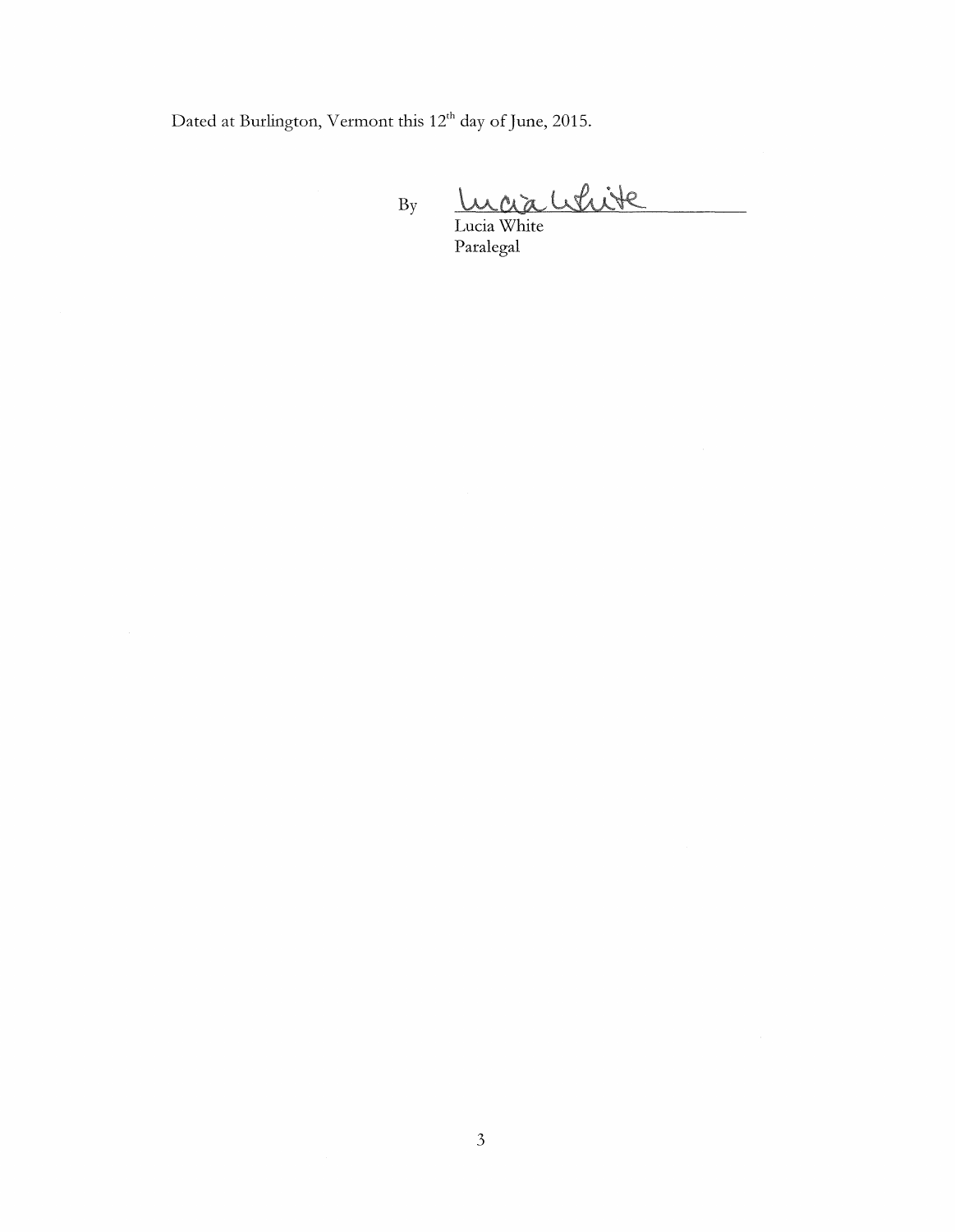#### **STATE OF VERMONT PUBLIC SERVICE BOARD**

Petition of Champlain VT, LLC d/b/a TDI New England for a Certificate of Public Good, pursuant to 30 V.S.A. §248, ) authorizing the installation and operation of a high voltage ) direct current (HVDC) underwater and underground electric ) transmission line with a capacity of 1,000 MW, a converter station, and other associated facilities, to be located in Lake Champlain and in the Counties of Grand Isle, Chittenden, ) Addison, Rutland, and Windsor, Vermont, and to be known ) as the New England Clean Power Link Project ("NECPL") )

Docket No. 8400

#### **Agreement between Champlain VT, LLC and the Conservation Law Foundation**

This Agreement (the "Agreement"), dated the 29<sup>th</sup> of May 2015, sets forth Agreements reached by the Conservation Law Foundation ("CLF") and Champlain VT, LLC d/b/a TDI New England ("TDI-NE" or "Petitioner"), a Delaware limited liability company with its principal office at 600 Broadway, Albany, NY 12207, collectively, the "Parties," in connection with the abovecaptioned Vermont Public Service Board ("Board") docket.

WHEREAS, TDI-NE filed a Petition in December 2014 with the Board requesting permission to develop, construct, and operate the New England Clean Power Link ("NECPL" or "Project"), a proposed electric transmission line; and

WHEREAS, under the proposed Project the electricity shipped through NECPL will be generated by hydro, wind, or other "renewable energy" sources (as defined under Vermont law) in Canada and will be delivered to Vermont and the New England electric grid. The transmission line will utilize high voltage direct current (HVDC) technology, capable of transmitting 1,000 megawatts (MW) of electricity; and

WHEREAS, the transmission line will begin at a converter station in the Province of Quebec, Canada and transmit electricity from Alburgh, Vermont to Ludlow Vermont, where it will tie into a new converter station. The Ludlow converter station will convert the electrical power from direct current to alternating current and then connect to the 345 kV Coolidge Substation in Cavendish, Vermont that is owned by the Vermont Electric Power Company ("VELCO"); and

\\!HEREAS, the underwater portions of the transmission line, approximately 97 miles in length, will be buried in the bed of Lake Champlain, except at water depths of greater than 150 feet where the cables will be placed on the bottom. The terrestrial portions of the transmission line, approximately 57 miles in length, will be buried underground within existing public rights-of-way ("ROWs");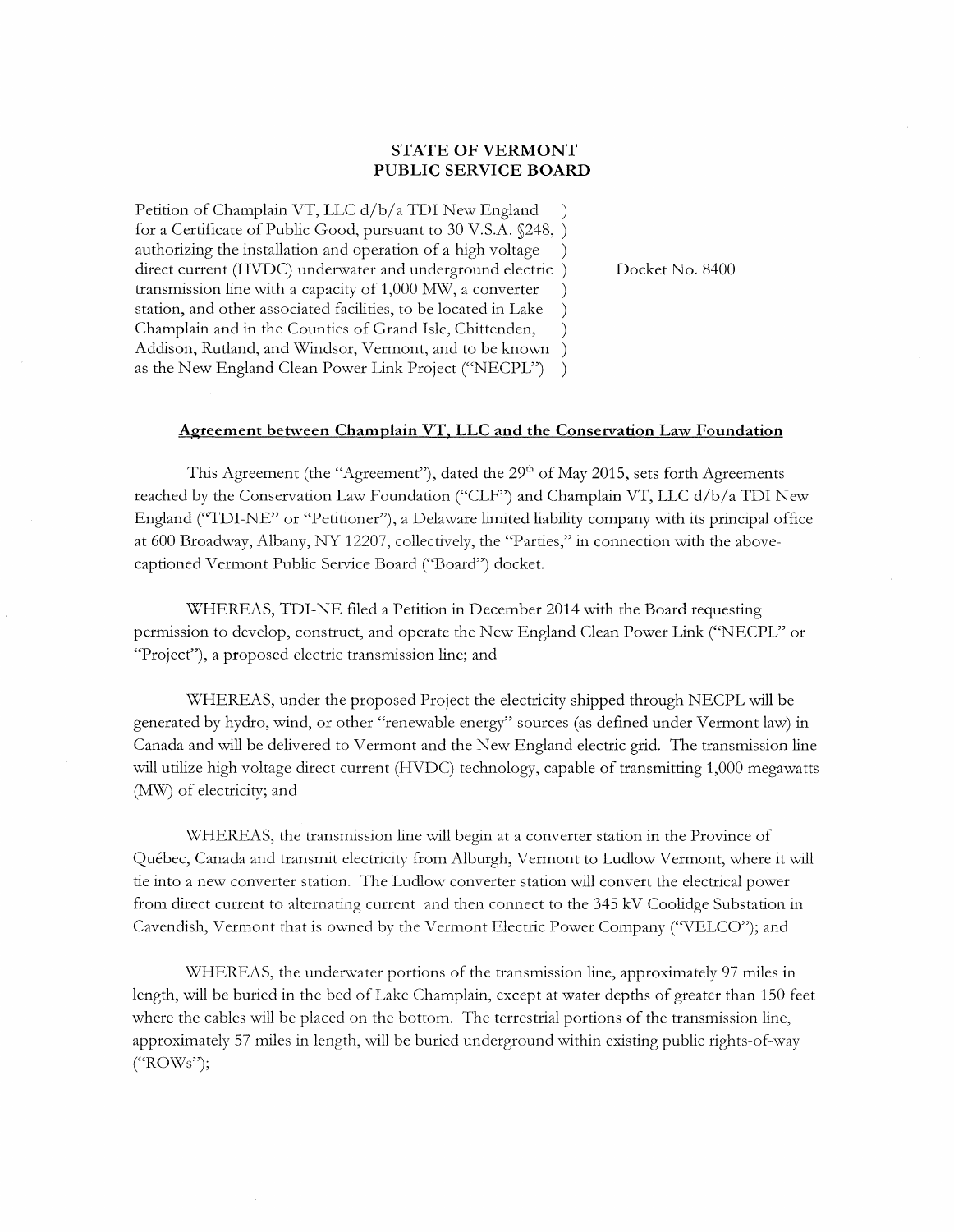\\!HEREAS, CLF is a private, non-profit environmental membership organization dedicated to the protection and responsible use of New England's natural resources, including resources affected by the transmission of energy. CLF represents the interests of its members in ensuring that the degradation of the natural environment resulting from the development of transmission facilities and the transmission of energy through Vermont is minimized;

WHEREAS, CLF has intervened in the NECPL section 248 proceeding to protect its members' substantial interests in such matters as promotion of clean and cost effective power supply, ensuring energy resources reduce pollution and harmful environmental impacts including reducing greenhouse gas emissions that cause climate change, and protecting Vermont's air, water, and other natural resources and public investments; and

WHEREAS, the Parties have engaged in discussions concerning the Project and, subject to the terms of this Agreement, agree that the Board has sufficient information to determine that the Project will promote the general good and otherwise meet the criteria of section 248.

THEREFORE, in consideration of the foregoing and, provided that the PSB approves the Project consistent with TDI-NE's Petition and this Agreement, and TDI-NE chooses in its sole discretion to construct and operate the Project, the Parties agree as follows:

- 1. The Parties agree that the Board has sufficient information to approve the Project and issue an Order and Certificate of Public Good ("CPG") in this matter in accordance: (i) with the plans and specifications submitted with TDI-NE's petition; (ii) and with the terms and conditions of this Agreement, and any supplemental prefiled testimony and exhibits to be submitted by TDI-NE in connection with this Agreement.
- 2. Public Good Benefit Funds.
	- a. TDI-NE shall revise the public benefits plan contained in its section 248 filing such that the combined monetary value of the Lake Champlain Phosphorus Cleanup Fund, Lake Champlain Enhancement and Restoration Trust Fund, and Vermont Renewables Programs Fund is at least 75% greater than the combined value as initially proposed. For the avoidance of any doubt, the sum of these three funds as originally proposed under the section 248 Petition was \$162 million over a 40 year period, and the revised sum of the three funds would be at least \$283.5 million over the same period.
	- b. The Parties shall cooperate to develop a payment schedule that provides for greater annual payments during the initial years of operation, provided that the total Net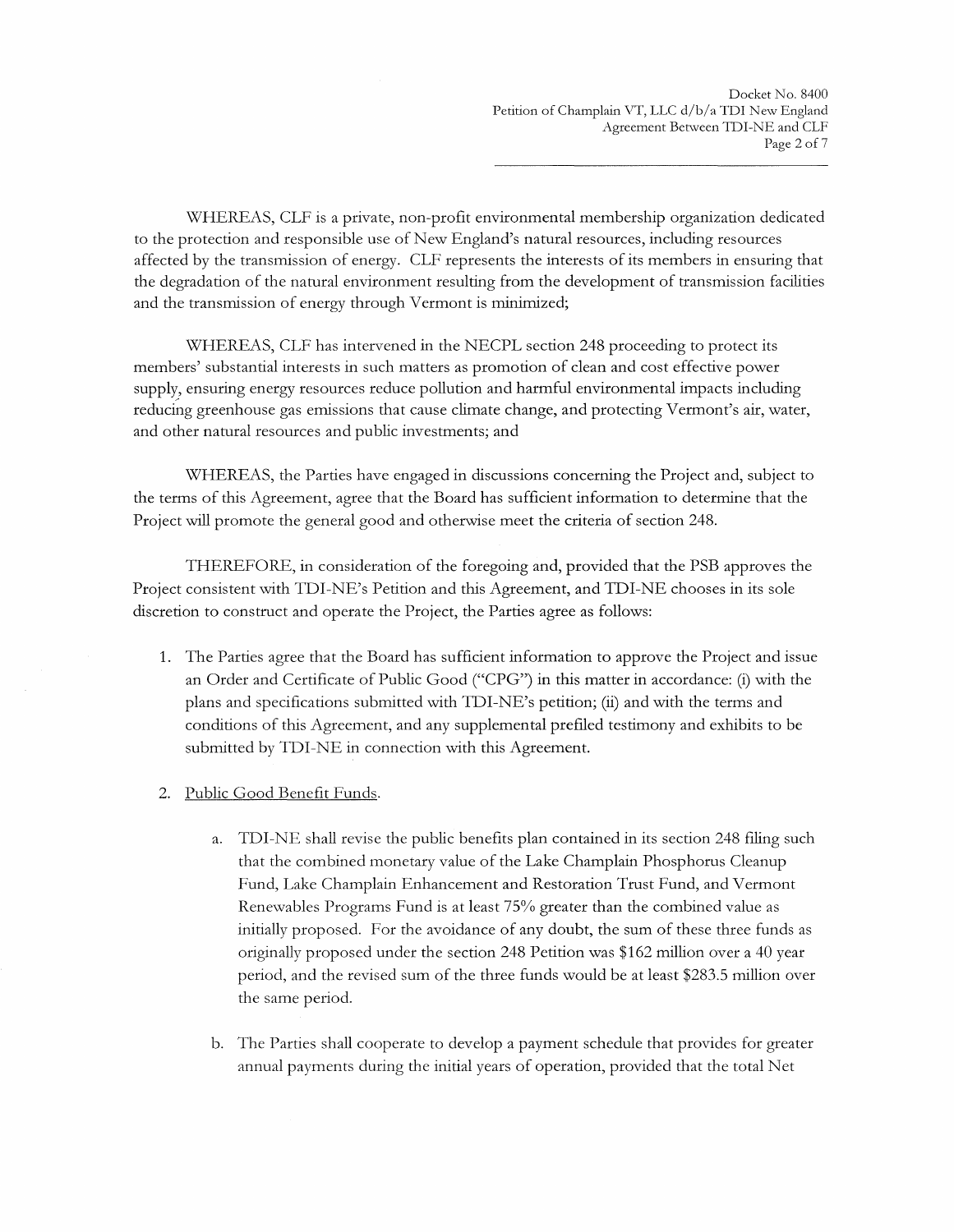Present Value of the benefit payments will remain the same, using TDI-NE's weighted average cost of capital. With respect to the Lake Champlain Enhancement and Restoration Trust Fund, the first payment shall be \$1 million at the Project's financial close, and the second payment shall be \$1 million at the commencement of commercial operation.

- c. The Parties agree that the Public Good Benefit Funds, in conjunction with the other direct and indirect economic benefits enumerated in the section 248 Petition, are sufficient for the Board to find that the Project provides an economic benefit to the State and its residents under section 248(b)(4) and will promote the general good of the State under section  $248(a)(2)(A)$ . The Parties further agree that the Lake-related funds address potential concerns regarding the use of a public trust body of water for the Project, during both construction and operation.
- 3. Renewables Integration. TDI-NE agrees to establish an NECPL Renewables Integration Advisory Committee. TDI-NE, its supplier(s), CLF, developers of renewable energy projects in Vermont and other New England states, RENEW, the Department of Public Service, VELCO and a ISO-NE shall each be invited to serve on the Committee. The Committee would meet bi-annually or such other time period as they mutually agree, in order to consult about technical approaches to optimize and maximize the use of the Project for integration of regional renewable power. TDI-NE will use commercially reasonable efforts to implement reasonable recommendations of the Committee, provided TDI-NE is able to do so consistent with its contractual and regulatory obligations.
- 4. Oversight and Management of Lake Champlain Funds. Payments for the Lake Champlain Phosphorous Cleanup Fund shall be managed by the State of Vermont through the Clean Water Fund established under 10 V.S.A. § 1388 by Act No. <sub>\_\_</sub> (H.35, 2015/2016 Legislative Session). The Lake Champlain Enhancement and Restoration Trust Fund shall be managed by a new advisory board, to be established in a manner similar to the Hudson River and Lake Champlain Habitat Enhancement, Restoration, and Research/Habitat Improvement Project Trust Fund for the Champlain Hudson Power Express Project, provided such structure is approved by the Public Service Board. CLF shall be appointed to the advisory board along with other governmental and non-governmental entities. Members of the advisory board shall be paid travel and meal expenses. TDI-NE shall submit a plan for implementation of the Lake Champlain Enhancement and Restoration Trust Fund as a post-CPG compliance filing for PSB review and approval. Prior to such submission TDI-NE shall consider any recommendations made by CLF regarding the structure, governance and membership.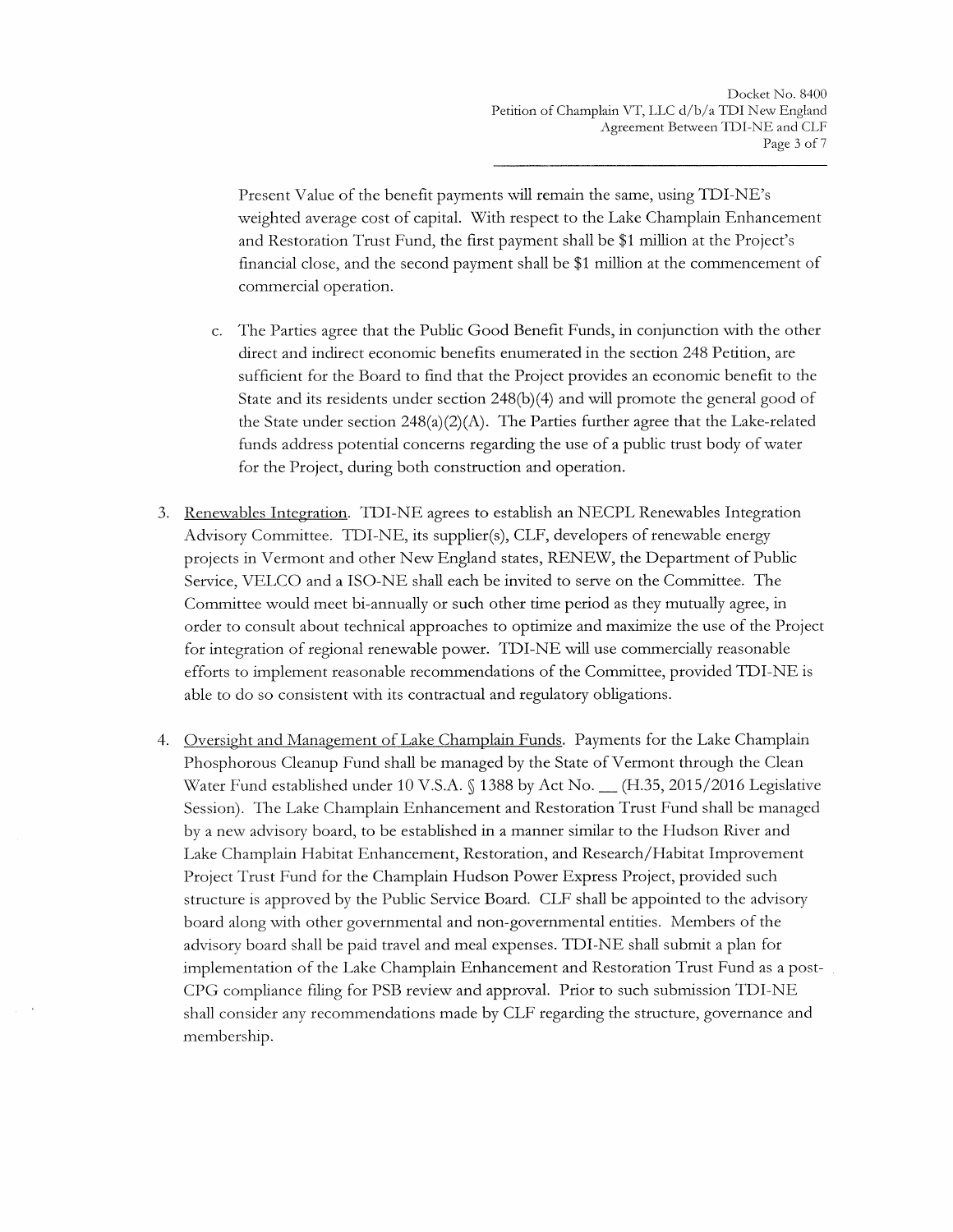- 5. Oversight and Management of Electric Ratepayer Payment. As provided for under Paragraph 1 of the executed Agreement between TDI-NE and VELCO dated December 4, 2014, "For each year, Vermont Transco LLC, acting directly or through [a special purpose entity], shall distribute all funds received from TDI-NE pursuant to this paragraph, net of any required taxes or costs incurred in administering this arrangement, for the benefit of retail ratepayers in the State of Vermont." TDI-NE shall seek an amendment of the VELCO Agreement, and/or provide supplemental testimony, to provide the necessary details on the administration and reporting of these Vermont Electric Ratepayer payments, to establish that 100% of the payments less any required taxes or costs incurred by VELCO shall be transferred directly to Vermont electric retail customers.
- 6. Confirmation of Renewable Energy Attributes. TDI-NE shall file with the PSB, as a post-CPG compliance filing, all contracts (redacted to protect business confidential and trade secret information) with energy suppliers who will utilize the NECPL. The purpose of the filing shall be to confirm TDI-NE's representations in the Petition that energy to be shipped on the NECPL will be from hydro, wind, or other "renewable energy" sources (as defined under Vermont law). In addition, TDI-NE will endeavor to obtain facility-specific information from its shipper(s) in order to track the source of energy shipped on the NECPL.
- 7. Enforcement of Agreement. The Parties agree that this Agreement is a valid binding contract with consideration provided by both parties. As part of any CPG requirement, all provisions of the Agreement shall be enforceable by the Public Service Board. In addition, the Parties agree that Section 2 (Public Benefit Funds) shall be separately enforceable in a court of competent jurisdiction, but only in the event that CLF can establish in such court that the PSB has failed or refused to materially enforce the CPG requirement(s) related to the Public Benefit Funds, or the PSB is prevented from doing so by an order of a court of competent jurisdiction. In the event CLF substantially prevails in obtaining a court order to enforce the CPG requirement(s) related to the Public Benefit Funds, TDI-NE agrees to pay CLF's reasonable and verifiable attorney's fees up to a maximum of \$50,000.
- 8. Changes to the Project. This Agreement pertains only to the Project as it is presently proposed at the time the Agreement is executed. Prior to CPG approval, if TD I-NE makes any changes to the Project that could materially impact CLF's rights hereunder, the Parties shall negotiate in good faith to amend the Agreement as necessary. The Parties acknowledge that should they fail to reach agreement to amend the Agreement, CLF may present its position to the Board concerning such Project changes, provided CLF otherwise acts consistently with this Agreement.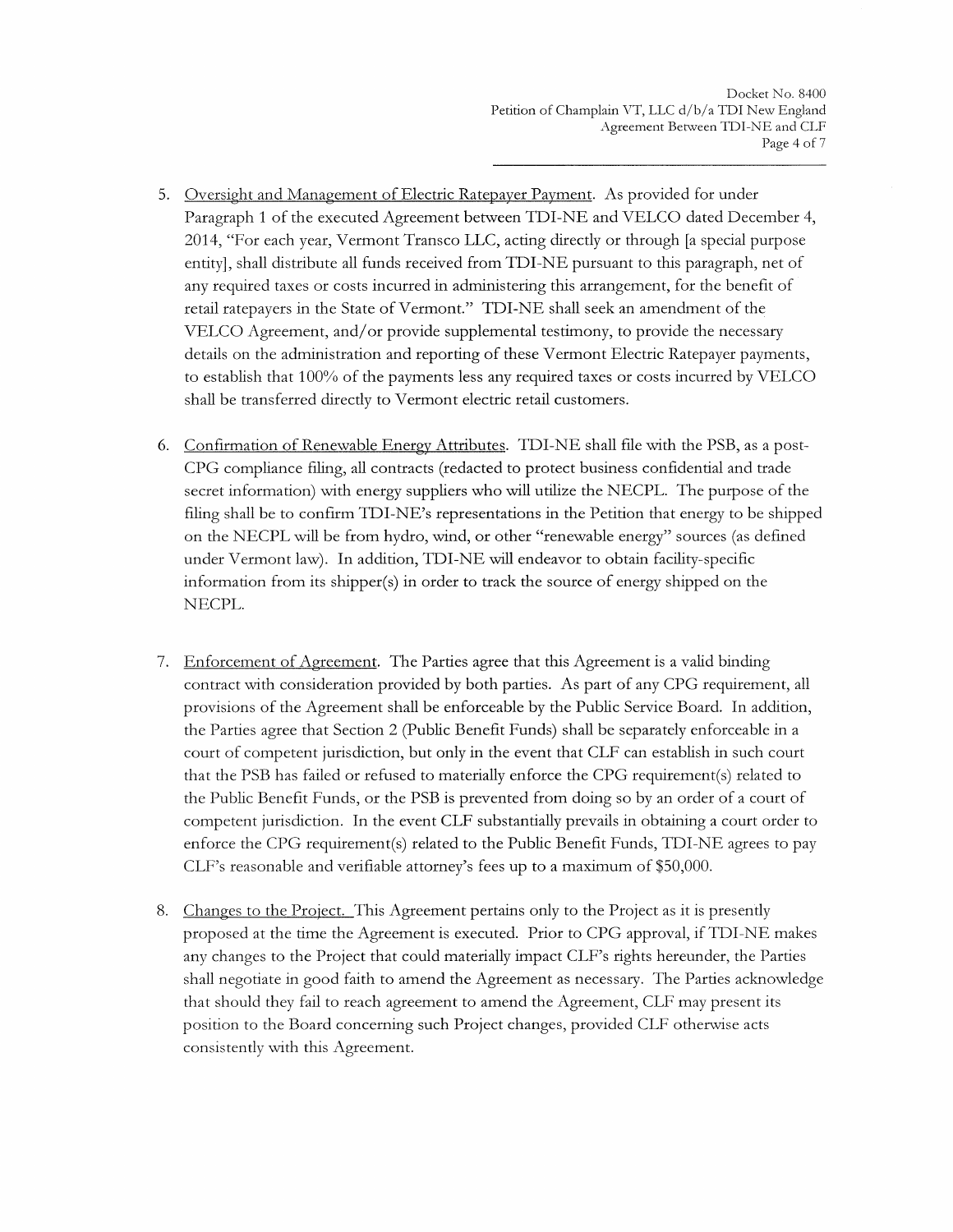#### 9. Other Provisions

- a. The Parties agree that they will jointly file this Agreement with the PSB on or before June 12, 2015.
- b. TDI-NE shall file supplemental testimony and exhibits that memorialize, as necessary, the conditions of this Agreement.
- c. CLF agrees that any prefiled testimony and exhibits that it files in this proceeding shall be consistent with this Agreement and further that CLF agrees to not take actions during the section 248 proceeding to oppose the Project or otherwise undermine this Agreement. CLF further agrees to refrain from taking any actions or positions in any other state or federal regulatory or permitting proceedings that are specific to the Project or to TDI-NE's ownership or operation of the Project that would be inconsistent with this Agreement or would conflict with TDI-NE's construction and operation of the Project. The current list of such regulatory and permit proceedings is as follows, with the understanding that other Project-specific permits or regulatory approvals may be required prior to the commencement of construction:

| <b>PERMIT</b>                                               | <b>RESPONSIBLE AGENCY</b>                                        |
|-------------------------------------------------------------|------------------------------------------------------------------|
| Presidential Permit and NEPA Review                         | U.S. Department of Energy                                        |
| Section 404/Section 10 Permit                               | U.S. Army Corps of Engineers                                     |
| Right of Way Permit<br>(Section 1111)                       | VT Agency of Transportation;<br>Towns of Benson, Ludlow, Alburgh |
| Certificate of Public Good (Section 248)                    | Vermont Public Service Board                                     |
| Certificate of Public Good (Section 231)                    | Vermont Public Service Board                                     |
| Lake Encroachment Permits<br>(Lakes Champlain and Bomoseen) | VT Agency of Natural Resources                                   |
| 401 Water Quality Certificate                               | VT Agency of Natural Resources                                   |
| Vermont Stream Alteration Permit                            | VT Agency of Natural Resources                                   |
| Vermont Wetland Permit                                      | VT Agency of Natural Resources                                   |
| Operational Stormwater Permit                               | VT Agency of Natural Resources                                   |
| <b>Construction Stormwater Permit</b>                       | VT Agency of Natural Resources                                   |
| Vermont Floodplain Permit                                   | VT Agency of Natural Resources                                   |

d. In any proceedings other than TDI-NE's Project-specific permit and regulatory proceedings as provided for in section 9.c., and in keeping with the terms of this Agreement, CLF reserves its rights to present its views regarding electric transmission generally, funding processes for transmission projects, and potential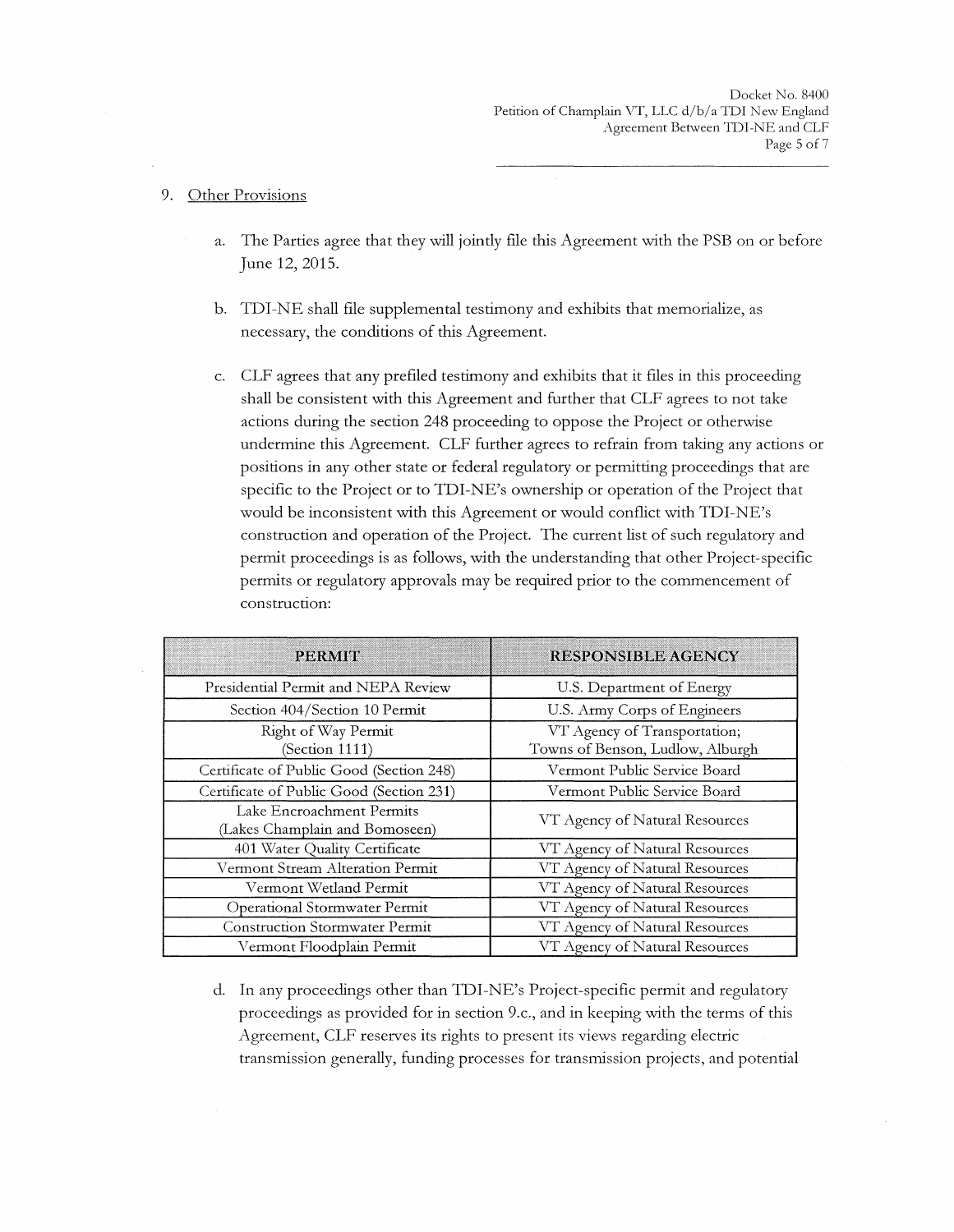NECPL suppliers and their resources in whatever manner it chooses.

- e. The Parties agree that the Board should accept into evidence the prefiled direct and supplemental testimony and exhibits of TDI-NE. The Parties so move.
- f. The Parties agree that any action, whether formal or informal, that each may elect to take before any other federal, state, or municipal regulatory entity concerning any permit or other regulatory approval specific to the Project shall be consistent with this Agreement.
- g. This Agreement represents the entire Agreement between the Parties with respect to the Project. It may be modified only upon mutual written Agreement by the Parties and is subject to any necessary Board approvals.
- h. Other than as may be specifically provided herein, this Agreement shall not constitute an admission of any fact or law by any Party concerning the Project or any impacts related to the Project. This Agreement shall not be construed as having precedential impact in any future section 248 proceeding concerning the Project, except as necessary to implement this Agreement or to enforce an order of the Board resulting from this Agreement.
- 1. This Agreement should not be construed by any party or tribunal as having precedential effect on any other proceeding involving a different project, different subject matter, or other parties. With respect to such proceedings, the Parties reserve the right to advocate positions that differ from those set forth in this Agreement.
- j. The Parties agree that, should the Board fail to approve this Agreement in all material aspects, the terms set forth herein shall terminate and the Parties shall have the right to submit filings in this docket and the terms of this Agreement shall not be construed by any party or tribunal as having precedential impact on any testimony or positions that may be advanced in these proceedings. Any disputes arising under this Agreement shall be resolved by the Board under Vermont Law.

*[Remainder of Page Intentionally Left Blank; Signature Pages to Follow]*